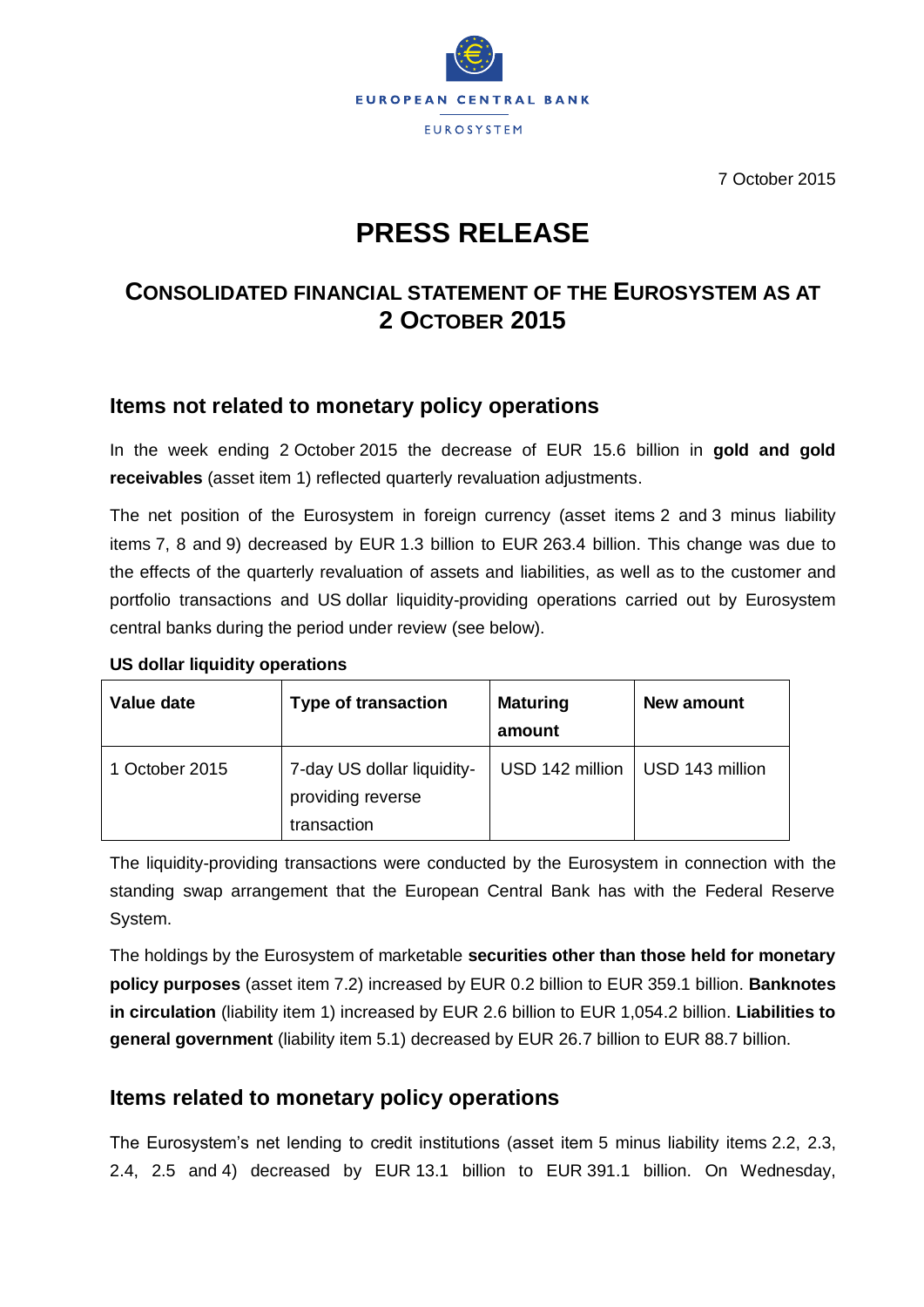30 September 2015, a **main refinancing operation** (asset item 5.1) of EUR 71.1 billion matured and a new one of EUR 72.6 billion, with a maturity of seven days, was settled.

During the week, a **longer-term refinancing operation** of EUR 17.3 billion matured and a new one of EUR 11.8 billion was settled. In addition, a **targeted longer-term refinancing operation**  of EUR 15.5 billion, with a maturity of 1,092 days, was settled.

Recourse to the **marginal lending facility** (asset item 5.5) was EUR 0.6 billion (compared with virtually nil in the preceding week), while recourse to the **deposit facility** (liability item 2.2) was EUR 148.3 billion (compared with EUR 123 billion in the previous week).

The holdings by the Eurosystem of **securities held for monetary policy purposes** (asset item 7.1) increased by EUR 11.4 billion to EUR 642.5 billion. The table below provides the detailed breakdown of asset item 7.1 into the different portfolios. All portfolios are accounted for at amortised cost.

| <b>Monetary policy</b><br>securities portfolios  | <b>Reported</b><br>value as at 2<br>October 2015 | <b>Difference</b><br>compared<br>with 25<br><b>September</b><br>$2015 -$<br>purchases | <b>Difference</b><br>compared with<br>25 September<br>$2015 -$<br>redemptions | <b>Difference</b><br>compared with<br>25 September<br>$2015 -$ quarter-<br>end<br>adjustments |
|--------------------------------------------------|--------------------------------------------------|---------------------------------------------------------------------------------------|-------------------------------------------------------------------------------|-----------------------------------------------------------------------------------------------|
| Covered bond<br>purchase programme 1             | <b>EUR 22.0</b><br>billion                       |                                                                                       | -EUR $0.2$<br>billion                                                         |                                                                                               |
| Covered bond<br>purchase programme 2             | <b>EUR 10.4</b><br>billion                       |                                                                                       | $-EUR$ 0.1<br>billion                                                         |                                                                                               |
| Covered bond<br>purchase programme 3             | <b>EUR 122.8</b><br>billion                      | $+EUR$ 3.0<br>billion                                                                 | $-EUR$ 0.1<br>billion                                                         | -EUR 0.4 billion                                                                              |
| Asset-backed<br>securities purchase<br>programme | <b>EUR 13.1</b><br>billion                       | +EUR 0.5<br>billion                                                                   | -EUR 0.1<br>billion                                                           |                                                                                               |
| Public sector purchase<br>programme              | EUR 346.3<br>billion                             | $+EUR$ 9.7<br>billion                                                                 |                                                                               | -EUR 1.3 billion                                                                              |
| <b>Securities Markets</b><br>Programme           | EUR 127.9<br>billion                             |                                                                                       |                                                                               | +EUR 0.3 billion                                                                              |